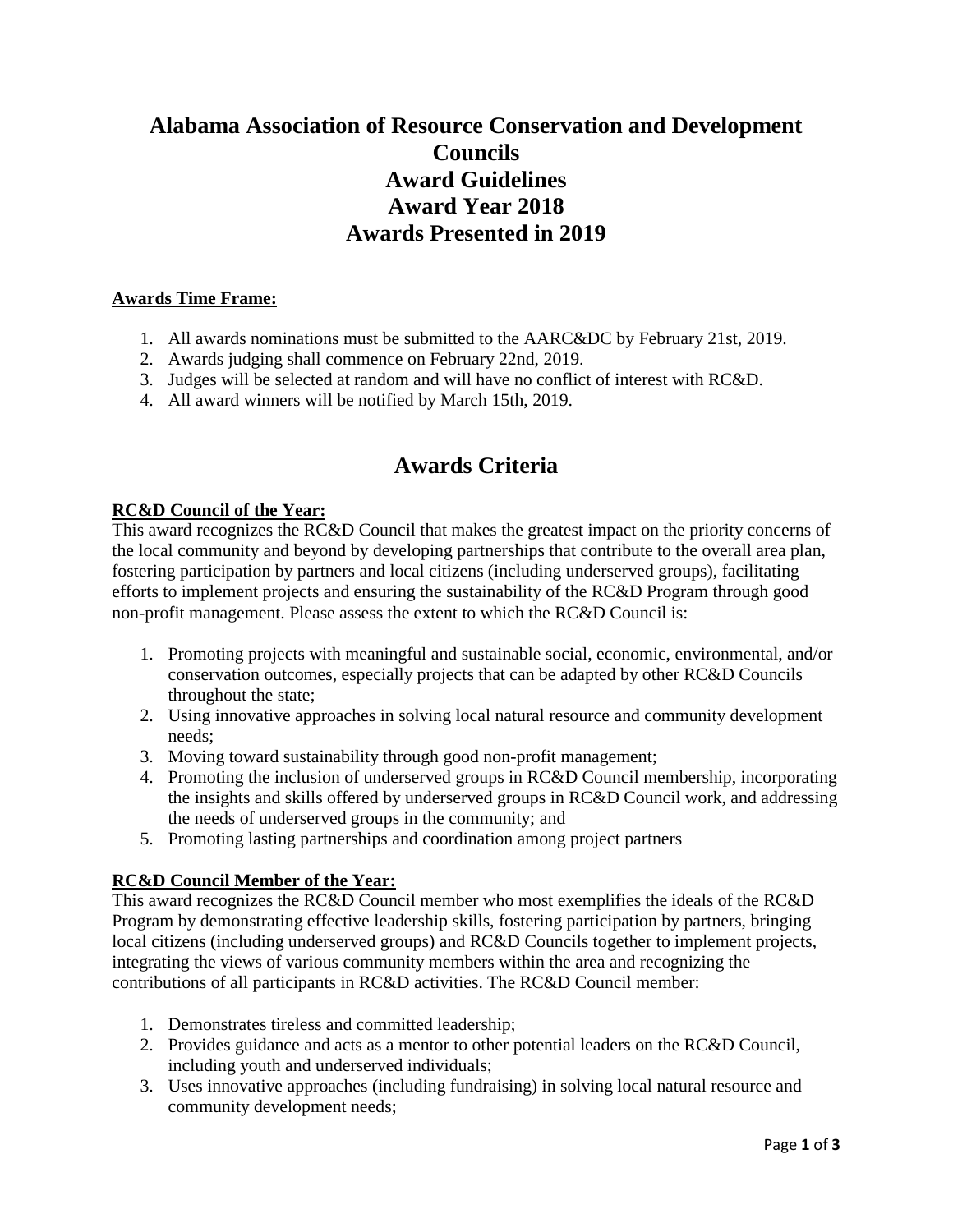- 4. Advocates good nonprofit management policies and practices;
- 5. Fosters and coordinates local community participation in RC&D Council projects, including incorporating the particular skills of youth and underserved groups;
- 6. Promotes the RC&D Program and shares project partner information outside the immediate RC&D community;
- 7. Participates in the wider RC&D community, facilitating the sharing of technical and marketing information through communications with their RC&D Councils and the AARC&DC.

## **Outstanding Completed RC&D Council Project:**

This award recognizes an outstanding project, completed within the past year, that exemplifies the RC&D concept and the spirit of local leadership. The project should embody how an RC&D Council can "Make Things Happen" in its area through the effective use of participant time, materials, and/or funding. The project should have a meaningful impact while meeting the natural resource and/or community development needs within the RC&D Council area. Please describe how the project:

- 1. Addresses local natural resource or community development needs that are an integral part of the RC&D Council's area plan;
- 2. Has achieved measureable results that are sustainable into the future and has had a meaningful impact on the RC&D Council's community;
- 3. Offers an innovative framework that can be replicated throughout the country;
- 4. Fosters partnerships and coordination among the RC&D Council, project partners, and the general community; and
- 5. Has been marketed to enhance the RC&D Council and statewide RC&D network.

#### **McCarty Award for Outstanding RC&D Council Employee:**

This award recognizes an RC&D Council employee who effectively initiates and manages RC&D Council projects and empowers his or her RC&D Council to utilize the resources available through the RC&D Program. This is achieved by communicating effectively with RC&D Council members, partners, and the community; training RC&D Council leaders (including underserved groups); and enabling effective operations and good non-profit management. Please detail how the employee:

- 1. Facilitates and empowers the RC&D Council in carrying out its area plan through effective project management and helps find innovative ways to overcome barriers to the implementation of RC&D Council goals and objectives;
- 2. Generates public awareness and support in the RC&D Council area and beyond for the RC&D Council's activities;
- 3. Helps the RC&D Council meet its organizational obligations, makes valuable contributions to RC&D Council management, and goes above and beyond requirements, e.g., by suggesting ways to make RC&D Council operations more efficient and effective;
- 4. Recognizes the special perspectives and skills offered by members of underserved groups and supports their inclusion in RC&D Council work through the RC&D Council's composition and project implementation**;**
- 5. Facilitates the RC&D Council's access to various federal and non-federal resources;
- 6. Helps the RC&D Council to form partnerships with an array of community groups, corporations, foundations, government entities, and individuals to further project implementation; and
- 7. Has had an impact that goes beyond the RC&D Council's local area.